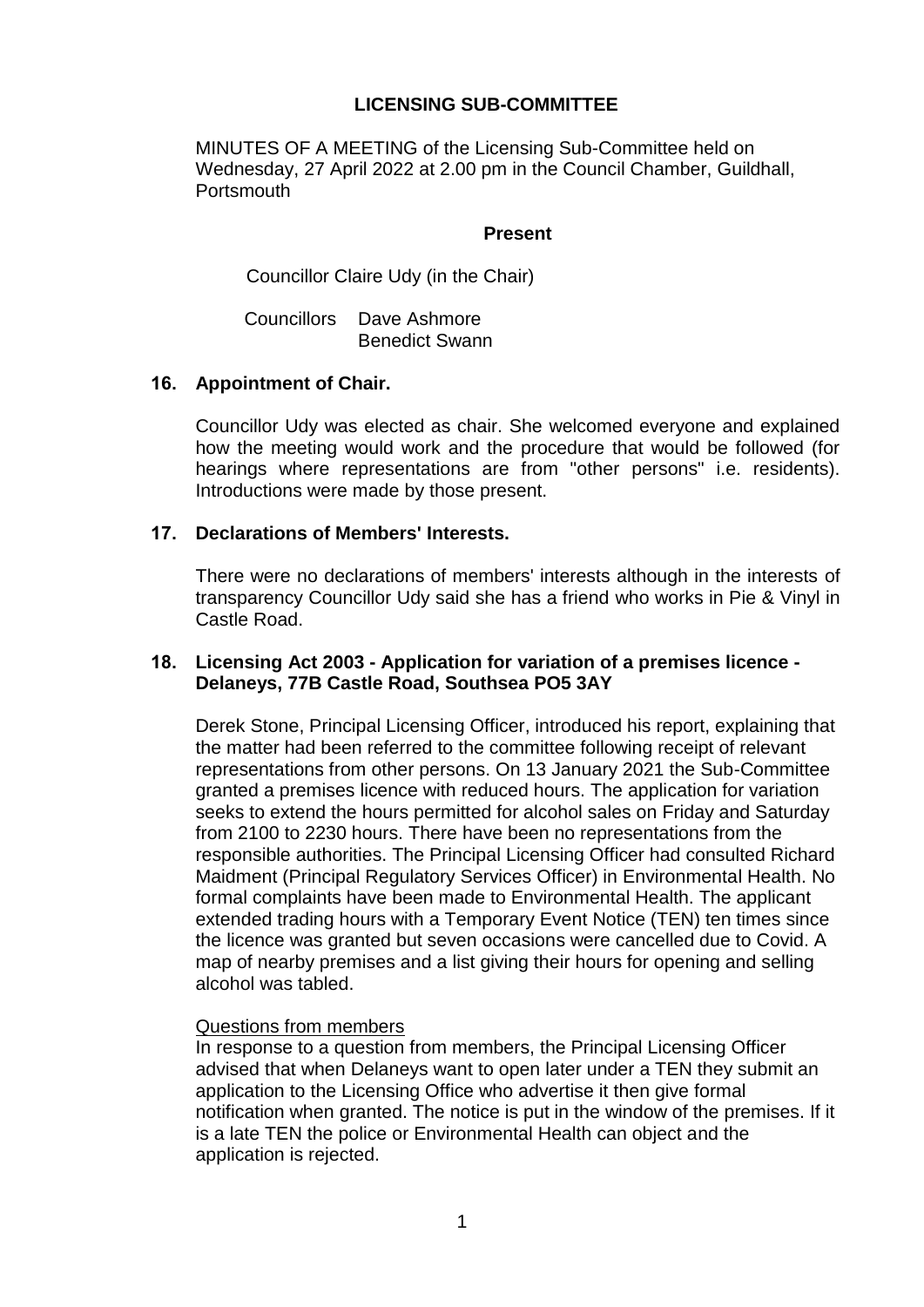There had been one complaint about the seating outside the premises but this was because of a misunderstanding. The applicant then extended the hours for the pavement (amenity) licence. The outside seating will still be removed at 2100 hrs despite the application to extend trading hours. There have been complaints about other nearby premises but no formal action has been taken. One of the premises has recently changed hands.

There were no questions from the applicant for the Principal Licensing Officer.

In response to a question from the Legal Advisor, the Principal Licensing Officer said two objectors live above the premises, some directly opposite and one further down Castle Road. However, some supporters live opposite.

## Applicant's case

- Ms Delaney said the business has struggled with having to close at 9 pm as it means the "dining window" is only 1.5 hours. Some customers have cancelled bookings when they find that they have to leave at 9 pm. Extending the hours would make use of the dining facilities. At the moment the premises is empty of diners and more attractive to drinkers. However, the business does not want to be a bar. It also serves breakfast and lunch.
- Ms Delaney had approached Mrs May to say why she wanted to extend the hours. Ms Delaney wants to work with Mrs May and come to an amicable arrangement.
- Ms Delaney has a business to run and has waited over a year to see if she can work with the current opening hours. The chef is left hanging around for a handful of diners. The premises' potential is not being fulfilled as a restaurant as other nearby premises are, for example, Giuseppe's and Ning's. The low number of diners also means produce is wasted.
- Ms Delaney had invited Richard Maidment to view the premises, including the mezzanine, which provides a whole floor between the neighbours (Mr Roberts and his mother) and the diners and music. There is an office, beauty and storage room upstairs. Only Mrs May's bedroom is above the premises. Ms Delaney had paid more than £2,000 for soundproofing to create extra layers. She realises Mrs May works from home in the bedroom and starts work early (around 8 am) which is why she is not applying for extended hours on Thursday. There has been a lot of correspondence between the applicant and Mrs May, who has a lot of expectations, some of which are a little unreasonable. Running a business is not unreasonable. There would be some noise if Mrs May was working in an office. The kitchen door has always been open for the 16 years Delaney's has been trading. Ms Delaney has started to install extra soundproofing to ensure minimal noise from the mezzanine.
- Some supporters live closer to the premises than some objectors.
- The road closure in Castle Road is a struggle and has harmed the takeaway side of the business. Bearing in mind the opening hours of nearby premises, it would be really unfair not to grant the extra 1.5 hours and would single out a small business trying to survive.

#### Questions from members

In response to questions from members, the applicant explained there is no noise meter but the music is at a level where people can have a conversation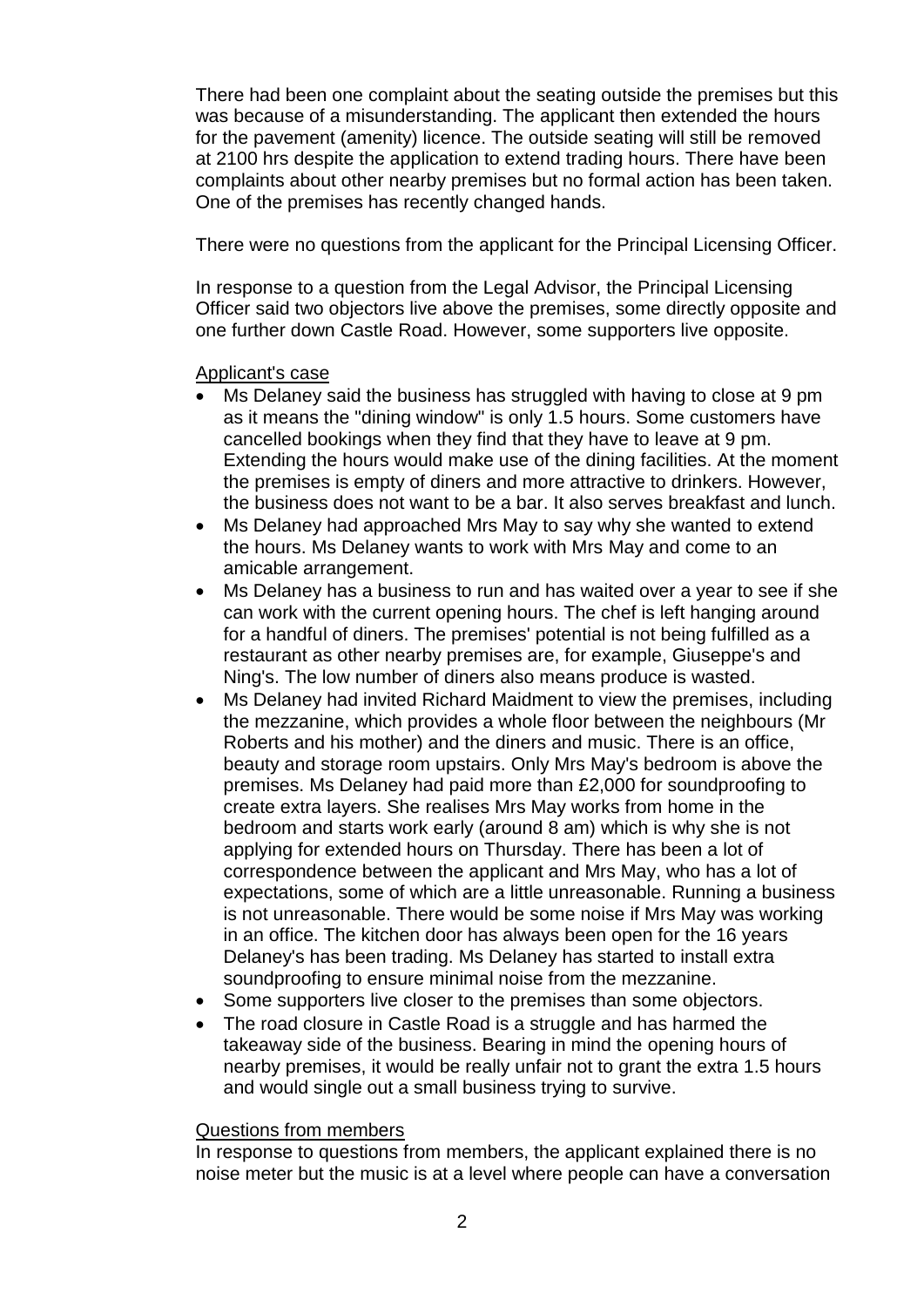and not shout. It is a nice level to talk and dine. There is only recorded music, no live music.

The Principal Licensing Officer confirmed that all other premises in Castle Road have to remove their outside seating by 2100 hours.

### Questions from other persons

In response to questions from other persons, the applicant explained:

• The applicant acknowledged many people were in favour of the Castle Road closure but it affected the business immediately as people cannot just drop in. It was open for takeaways during lockdown but the road closure meant business dropped off literally overnight. The applicant's brother, who is in construction, started on refurbishment straightaway so that the premises became more of a restaurant than a café and takeaway business. The applicant can supply business figures if requested.

#### Other persons' case

Mrs May said she had already made a representation and a lengthy objection and only added that there was no support for the application from people who live directly above, below or around the premises. She asked how many people lived above the nearby premises in the circulated list.

Pamela McGuinness made a representation, which covered the following concerns:

- There is no confusion about the tables outside but people congregate outside and there is sometimes noise, for example, on Burns Night, which prevents sleep. What counts as reasonable is a difference of opinion and if people have to get up early or not. Ms McGuinness has to get up at a reasonable time. Her daughter works shifts and has to wait for licensing hours to finish before she can sleep. Castle Road is a small, narrow residential road.
- The mezzanine floor is underneath Mrs Roberts' room. The lady is in her eighties and cannot listen to the television because of the noise coming up. At night she has to wear earplugs. This situation is quite upsetting. The application is not conducive to the area.

#### Questions from members

In response to questions from members, the applicant explained

- There is generally only one customer who smokes and goes outside. However, if customers smoking outside were noisy staff would ask them to be quiet and respect the neighbours. She has prepared a map of where objectors (with no personal information) live which the Legal Advisor said can be shown if all parties agree.
- In response to a question from the Legal Advisor, Ms McGuinness said that most of the noise on Burns Night was music rather than raised voices. Ms Skilling said playing bagpipes was a tradition on Burns Night and would not be all the time. Ms McGuinness said although it may be an infrequent occasion this is what the experience is for her late at night. The applicant said she had explained her plans for Burns Night to Mrs May. She is aware bagpipes could be loud so had asked the piper to do a sound test to decide whether to pipe in each guest or wait until all of them had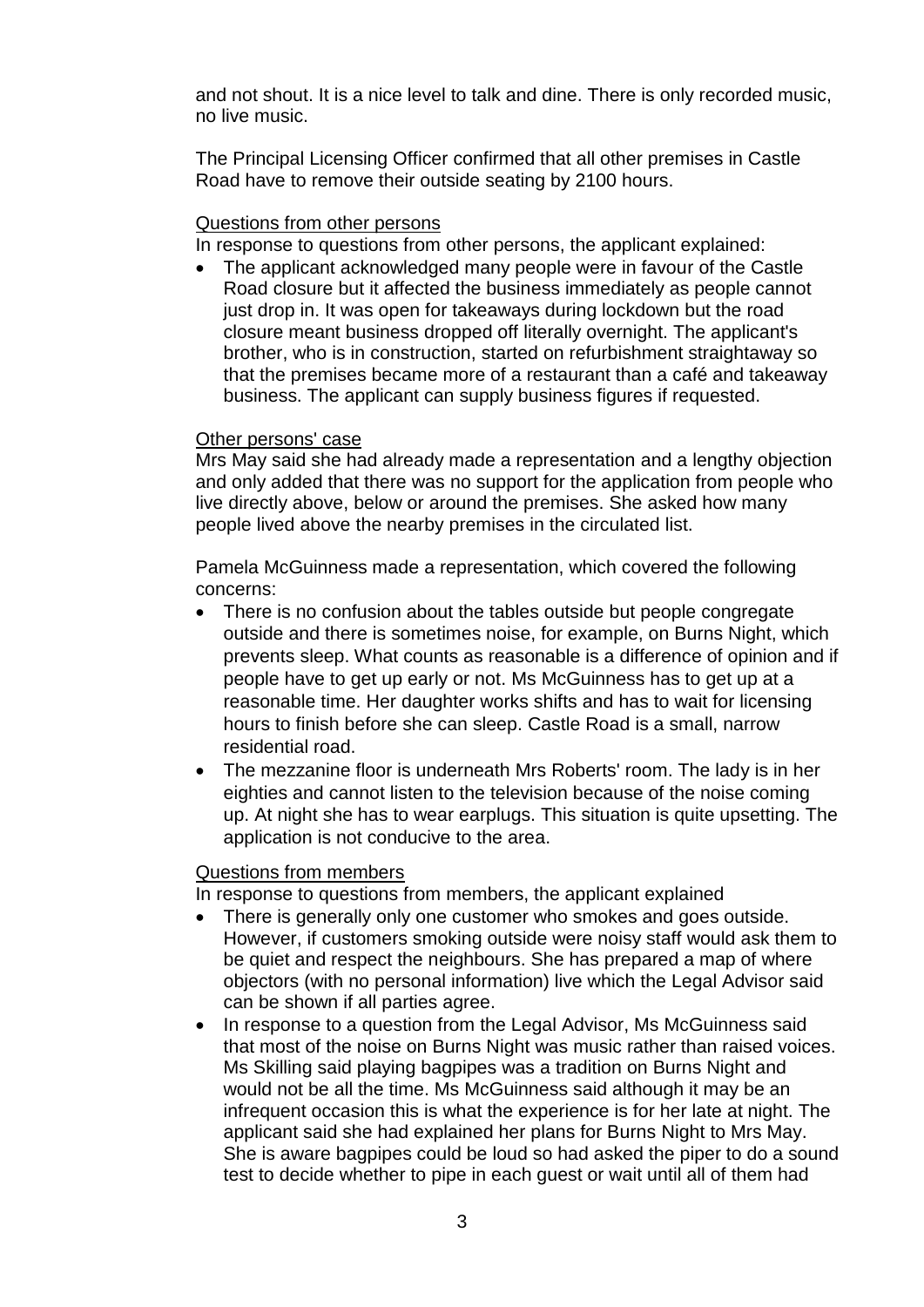arrived. The piper would then pipe in the haggis. On Burns Night the piper arrived at 7 pm, played for about 20 minutes, piped in the haggis about 8.15 pm then left around 8.30 pm.

- In response to questions from members, Ms McGuinness said life in Castle Road is difficult since the road closure so she has not officially complained about nearby premises. Monty's is problematic because of the bottomless brunches and she has to go out and see where the noise is coming from. Sometimes noise comes from Delaneys. Noise depends on where the bar is in a premises. For example, Ning's and Pie & Vinyl have a small bar. There is a very little problem with Ning's and Pie & Vinyl; the latter have usually gone by 6 pm. Ms McGuinness can differentiate between premises. The applicant said Pie & Vinyl may extend their hours to 10 pm and they sometimes have live music and events. Asked if there was disruption from Pie & Vinyl on Saturdays, Ms McGuinness said most attenders on record store days were sober and courteous. If there is music it is in the day though she complained when the amplifier was brought outside.
- Monty's has just changed hands. It is noisy and has been horrendous in the past but the clientele were better quality on a recent Saturday. However, the more people drink, the louder they talk. The music at Monty's on occasion can be loud. At Ning's there is either no or very quiet music. The applicant said Monty's play music. Delaneys has a long bar with one side dedicated to tea and coffee. The counter has cakes and sausage rolls as well as wines and spirits. The business is more than a bar but is turning away restaurant trade. The current licensing hours have the opposite effect in that people are coming in just for drinks on their way to somewhere else. There is a cocktail special offer at the moment as business is a struggle but they try to be considerate and not promote drinking.
- The Principal Licensing Officer said the Licensing Office had not been involved with Monty's recently but if there were complaints they would investigate them and, if necessary, review the licence. The process for reviewing licences as set out in the 2003 Licensing Act is an important part of protecting the community. The Chair reminded representations of their power to have the licence reviewed. She noted there could be concerns in the summer when more people sit outside.

#### Summing up

In his summing up, the Principal Licensing Officer reiterated that he had checked with Environmental Health and no recorded complaints had been received about Delaneys since the licence was issued in 2021, despite a representation from Environmental Health for the application in 2021. Officers are satisfied there is not a statutory noise nuisance. However, it is easy to complain. There is an out of hours service who issue a unique reference number and they visit the premises. It has to be proved there is a statutory noise nuisance.

In her summing up, Mrs May said she had hesitated several times about making a complaint. She cannot record her business conversations when she is working at home but was not aware that the recording equipment can be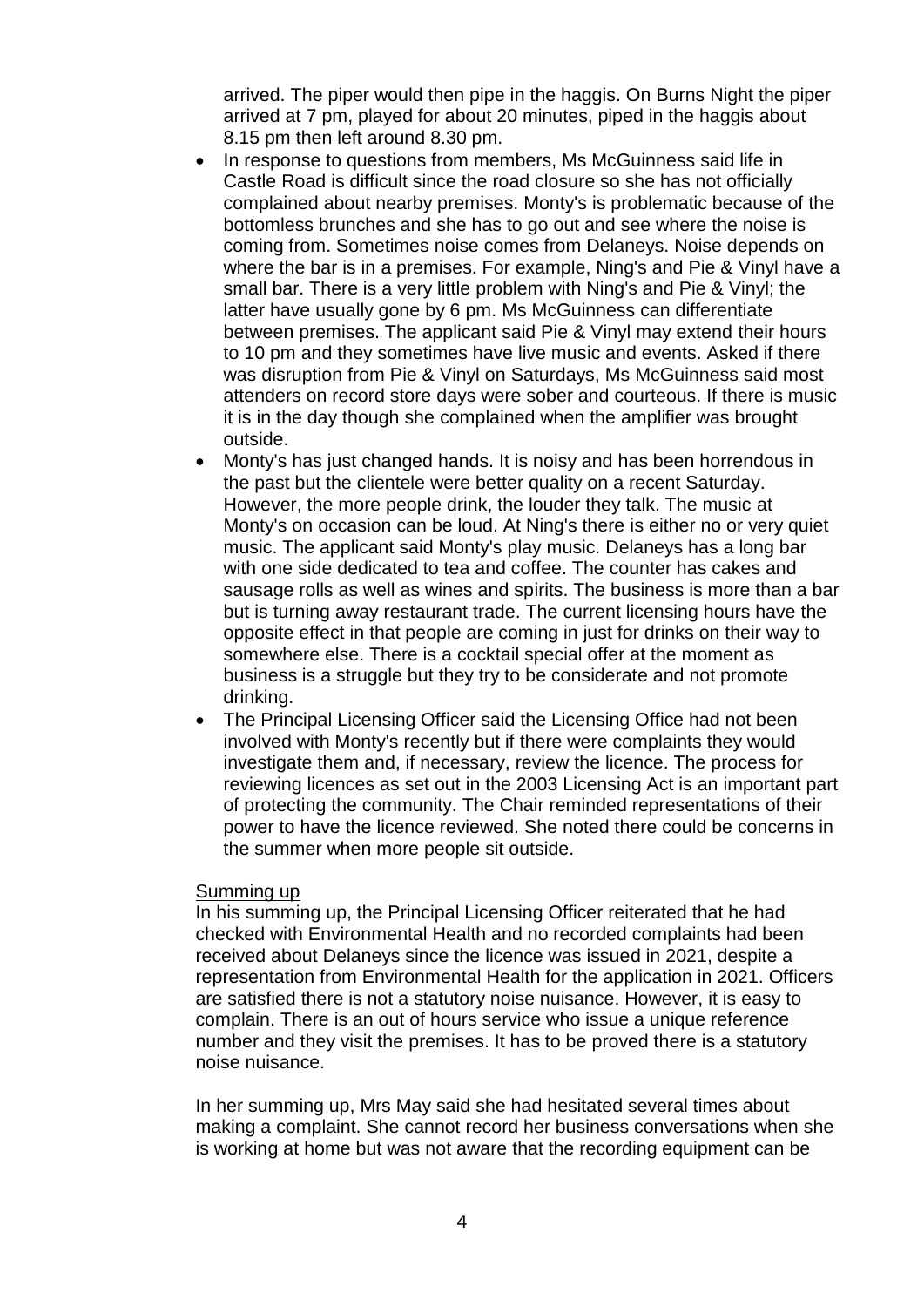turned on and off. The misunderstanding that it would have to be on for two weeks was why she hesitated.

In her summing up, Ms McGuinness said the noise has been a problem for some residents, especially when they have to get up early.

In her summing up, Ms Skilling said she was a resident of Castle Road and it feels like Delaneys is being singled out and let justice be served.

In her summing up, the applicant said she wants to give people an enjoyable evening. The business is struggling and is not fulfilling its potential. She is not a greedy owner and is paying the chef out of her own money from her motorhome business. She would feel singled out if the licence was not extended when there are 13 other businesses in the area with longer hours. Mrs May had mentioned noise in the day but the extended licence is for the evening. Environmental Health had listened to the music at different volumes and gone upstairs. The applicant does not want big rave-ups, just for diners to have a nice evening.

The Chair informed the Sub-Committee that the decision would be emailed to everyone concerned later that day. The Legal Advisor reminded those present that they must not discuss the application with members of the Sub-Committee outside the meeting room during the break for deliberation.

The meeting ended at 3.02 pm and the Sub-Committee went into exempt session to determine the application.

The Sub-Committee resumed at 3.45 pm.

#### **Decision**

The Sub-Committee has considered very carefully the application for variation of a premises licence at Delaneys. It gave due regard to the Licensing Act 2003, the Licensing Objectives, statutory guidance and the adopted statement of licensing policy.

The Sub-Committee considered the relevant representations, both written and given at the hearing, by all parties. Human rights legislation and the public sector equality duty has been borne in mind whilst making the decision.

The Sub-Committee noted that the application sought an extension in hours for the sale / supply of alcohol at the premises on Friday and Saturday evenings until 22.30 hours and with the premises closing at that time also. There had been representations from residents (a total of 28) with 8 objecting and 20 in support. Those objecting raise concerns broadly in relation to the licensing objectives of public nuisance and crime and disorder. No formal representations had been made by responsible authorities. In particular, it was noted that neither the police nor environmental health had raised any concern with the application. The premises are run as a café / restaurant and had installed acoustic insulation. Neither the police nor environmental health had any reported incidents on record. The Sub-Committee was referred to the right of review as a protection for residents in future.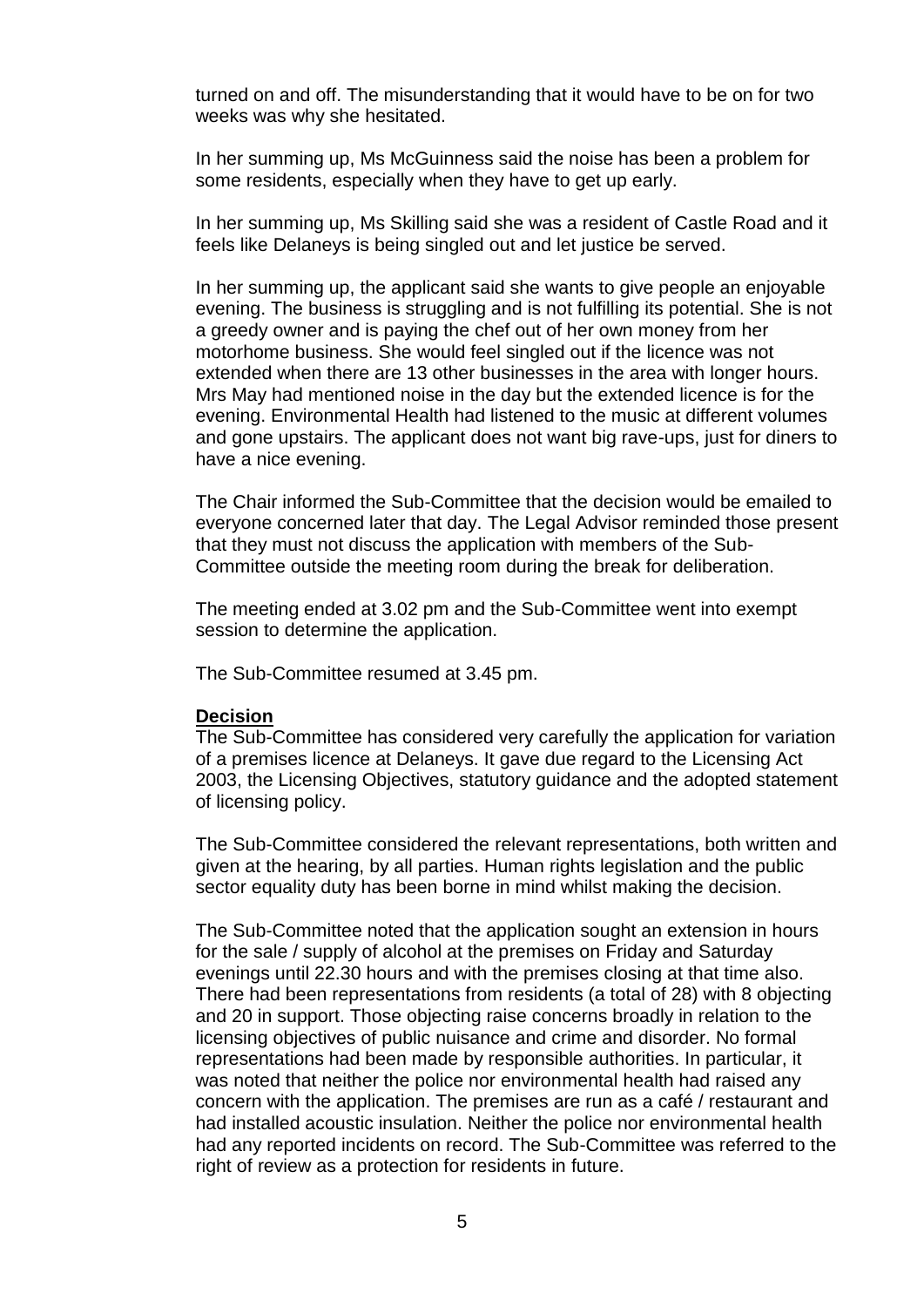After having heard all of the above evidence the Sub-Committee determined to grant the proposed application in the terms sought.

### Reasons

The Sub-Committee listened very carefully to residents' concerns - particularly those living above or adjacent to the premises and has had to balance those concerns against the interests of the business. In doing so it has had to determine the extent of the impact that the proposed variation might have upon the licensing objectives of the prevention of public nuisance and crime and disorder. The Sub-Committee has had to take account of the fact that no representation has been received from the police or environmental health and therefore the inference being that their professional position is that the proposal is not considered likely to undermine the licensing objectives. Weight has to be attached to that position on the basis that both are considered the lead in their respective fields.

This is a very small premises seating in the region of 31 patrons downstairs and 12 upstairs. The applicant indicated that business is generally food-led but that current time-limits actually have the effect of reducing diners which is a cost due to overheads and wasted produce. It was suggested that the relatively small increase in hours would increase the number of diners and reduce those merely drinking. That certainly is the aim. However, residents can very much be reassured that there is a suite of powers to deal with premises if a licence leads to the licensing objectives being undermined. Not least is the power for residents or responsible authorities to bring review proceedings where steps can be taken to restrict the licence, impose conditions or, in extreme circumstances, revoke the licence when evidence shows issues result from licensable activity. Action can also be taken separately by environmental health in relation to statutory noise nuisance, if reported.

The premises are encouraged to continue close liaison with residents and to do what they can to monitor noise levels - particularly music so that it does not cause a nuisance.

There is a right of appeal for all parties to the Magistrates' Court and formal notification of the decision will set out that right in full.

The meeting concluded at 3.50 pm.

Councillor Claire Udy **Chair** 

The meeting concluded at 3.50 pm.